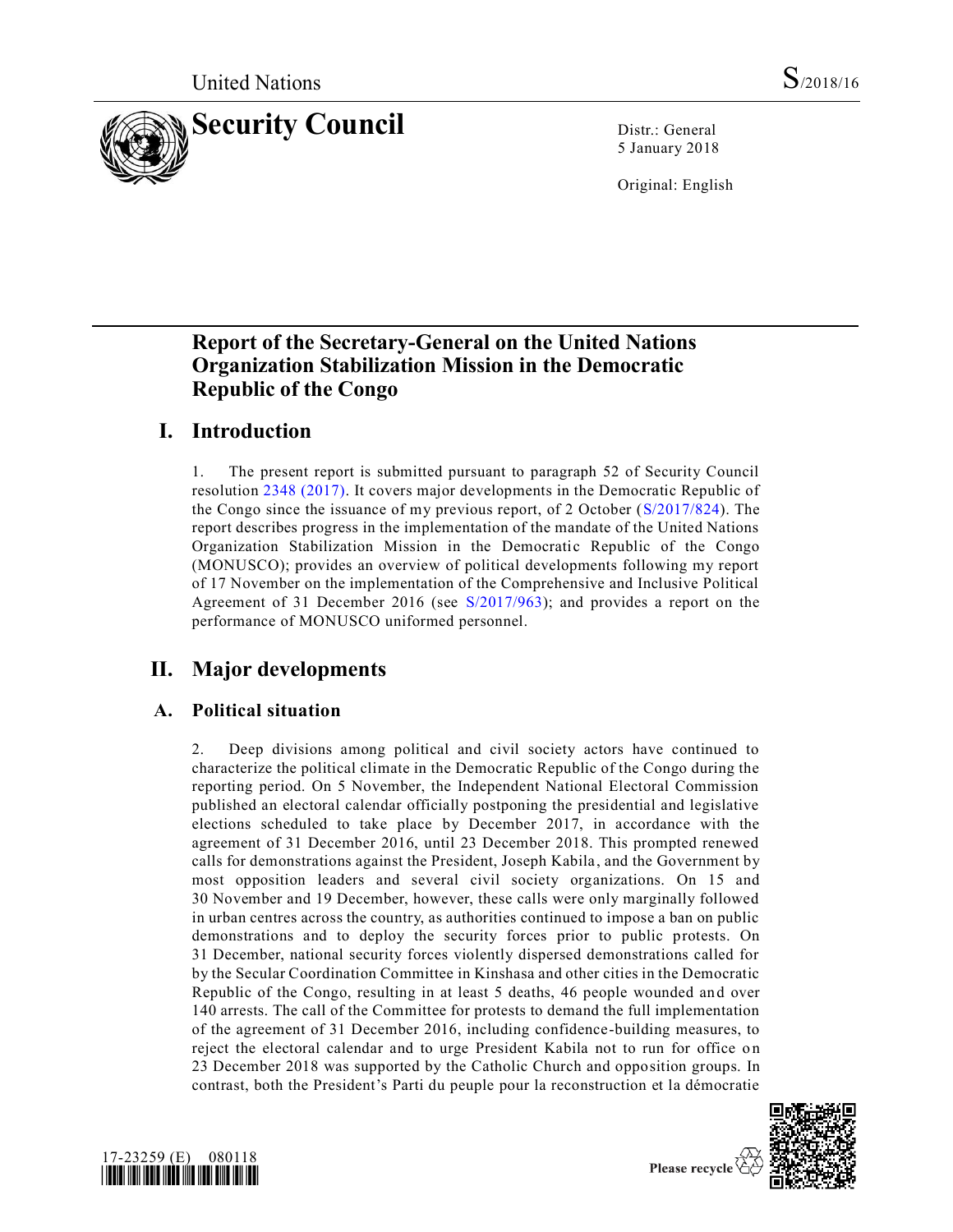and the Government appears determined to proceed with the implementation of the electoral calendar.

3. On 7 November, President Kabila led a meeting of the leadership of his party to discuss its approach and strategy for the upcoming elections. On 14 November, the Government swiftly endorsed two draft bills critical for the holding of elections. The first is the 2018 finance bill, subsequently adopted by parliament on 14 December, which allocates a total of \$619 million for the organization of elections, of which \$532 million is to be disbursed to the Independent National Electoral Commission. The second is the electoral law, adopted by parliament on 15 December, despite the protests of the opposition and a few members of parliament belonging to the ruling majority, who lamented that the bill would reduce the likelihood of small politica l parties and independent candidates gaining seats in the future legislative elections. Women's organizations also protested that the electoral bill did not improve women's chances of being elected in parliament, including by rejecting a proposal to ensure that women hold 30 per cent of the seats at the end of the upcoming legislative elections; a percentage which remains below the full parity enshrined in the Constitution. On 24 December, President Kabila signed both bills.

4. On a related note, and in an apparent effort to help improve the pre-electoral climate, on 21 November, the National Council for Monitoring the Agreement and the Electoral Process announced that it was working towards the release of additional political prisoners. The Council is tasked with overseeing the implementation of the agreement of 31 December 2016 and is led by Joseph Olenghankoy, an opposition figure. The body stated that it would follow up on the situation of five political figures, who have become targets of judicial proceedings, political prisoners or under the heavy surveillance of the security services. The Council also called on the Government to respect people's right to hold protests and their freedom of movement, in compliance with the Constitution. Lastly, the Council called on all political actors to preserve peace during the pre-electoral period.

5. On 27 November, the Episcopal Conference of the Democratic Republic of the Congo urged President Kabila to announce publicly that, in conformity with the Constitution, he would not seek a third term in office and urged him to support the implementation of the confidence-building measures required by the agreement of 31 December 2016. The Conference stressed the need for the Independent Nationa l Electoral Commission to remain independent and recommended that all political parties use only democratic means as they compete for public office. Lastly, the Conference called on civil society groups to remain apolitical and urged the international community to provide logistical and financial support to the electoral process.

6. During the reporting period, progress towards the implementation of the confidence-building measures has remained insufficient. In November, in response to calls by the opposition and civil society groups for public protests across the Democratic Republic of the Congo, the authorities reiterated the general ban on opposition demonstrations, which has been in place since September 2016. During the protests of 30 November, one person was killed, 18 were injured and 185 were arrested in various incidents between protesters and security forces across the country. Opposition leaders arrested prior to or on the day of the protests have since been released.

7. Meanwhile, voter registration proceeded in Kasai and Kasai Central provinces as well as two territories in Lomami Province, with support from MONUSCO. As at early December, the Independent National Electoral Commission reported more than 45 million registered voters countrywide. Despite reassurances by the Commission, it is unlikely that voter registration will be completed by the end of January 2018.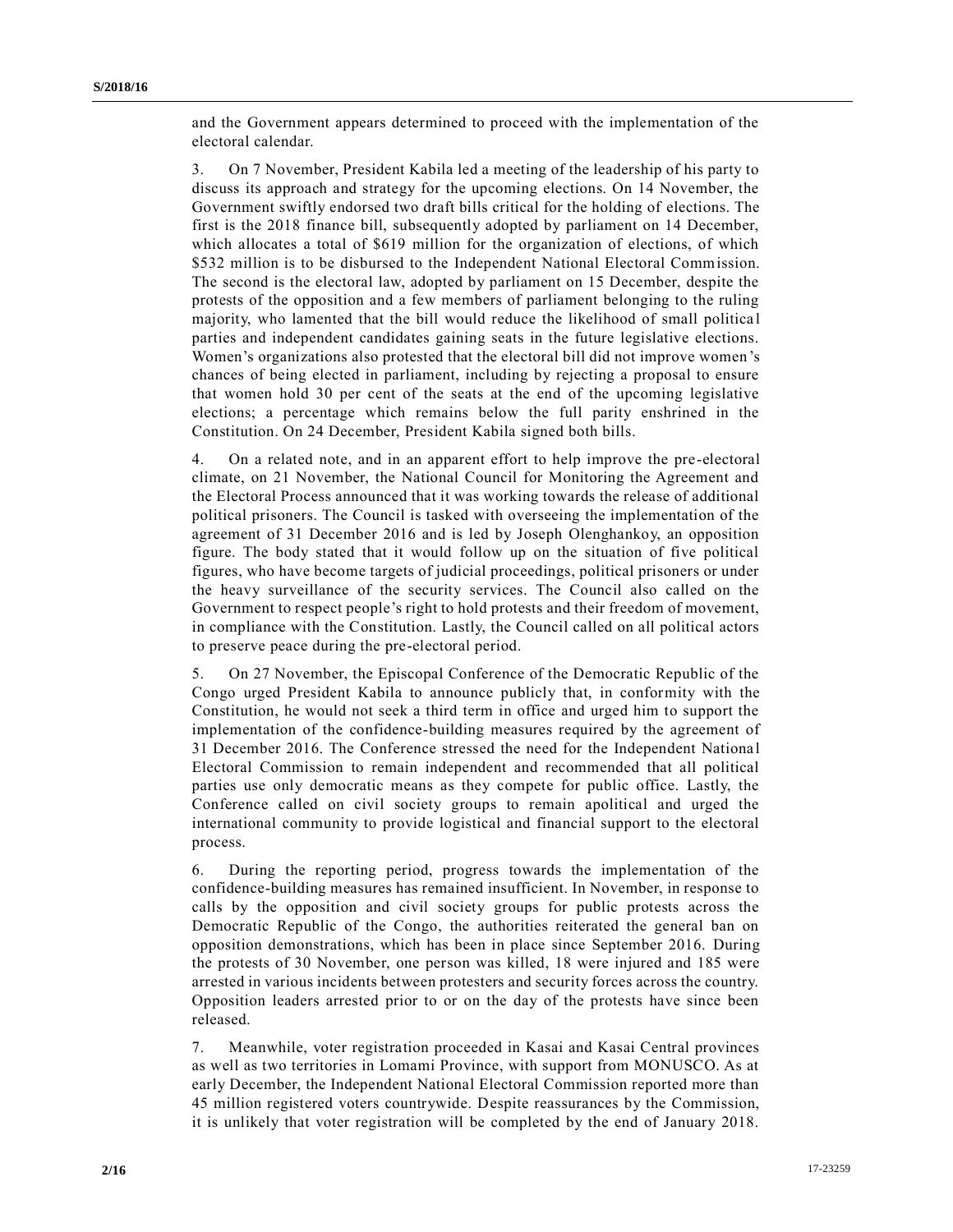Women constitute 47 per cent of registered voters, a decrease as compared with previous electoral cycles (52 per cent for 2006 and 2011). In the aforementioned provinces and territories, the registration of women has to date been even lower, owing to the security situation. With MONUSCO support, the Commission and local authorities are taking steps to increase the registration of women in the Kasai region.

8. Following the publication of the electoral calendar, discussions have resumed between the Independent National Electoral Commission and international partners regarding the funding of the *Projet d'appui au cycle électoral au Congo*, a multi-partner basket fund managed by the United Nations Development Programme. The fund has remained funded at only 6 per cent of the \$123.3 million initially identified, in part owing to donor concerns regarding uncertainties surrounding the political transition.

9. On 6 November, the Special Representative for the Democratic Republic of the Congo convened the inaugural meeting of the joint team of electoral experts, as agreed on the margins of the general debate of the seventy-second session of the General Assembly in September. The team's main task is to support the Independent National Electoral Commission. It comprises experts of the United Nations, the African Union, the European Union, the International Organization of la Francophonie and the Southern Africa Development Community.

10. At the regional level, on 7 November, the African Union Peace and Security Council reiterated its commitment to support the electoral process in the Democratic Republic of the Congo and urged its member States and partners to provide their support to the Democratic Republic of the Congo for the successful completion of the electoral process. On 9 December, President Kabila, the President of Angola, João Manuel Gonçalves Lourenço, and the President of the Republic of Congo, Denis Sassou Nguesso, met in Brazzaville to discuss the situation in the region, including the Democratic Republic of the Congo. In a communiqué issued at the end of the meeting, they called on political actors to preserve peace and work towards the holding of elections.

11. MONUSCO continues to support the implementation of the Peace, Security, and Cooperation Framework for the Democratic Republic of the Congo and the Region. On 22 November, my Special Representative, together with my Special Envoy for the Great Lakes region, attended a meeting of representatives of the Framework guarantors and the region in Addis Ababa to review preparations for elections in the Democratic Republic of the Congo and discuss coordinated regional and international support. The guarantors reaffirmed their commitment to support a democratic and peaceful transition through credible elections and called on all stakeholders to create the necessary conditions for the holding of timely, peaceful and credible elections.

### **B. Economic developments**

12. The downward macroeconomic trend persisted. Inflation remained high and the Congolese franc has depreciated by 30 per cent since January 2017. The exchange rate increased to 1,614 Congolese francs to the dollar in early December, from 1,560 at the end of July. On 2 November, the Banque centrale du Congo lowered its yearend inflation forecast to 49.8 per cent, from an earlier estimate of more than 52 per cent. The institution cautioned that any loosening of the tight monetary polic y and austerity measures could trigger a renewed acceleration of inflation.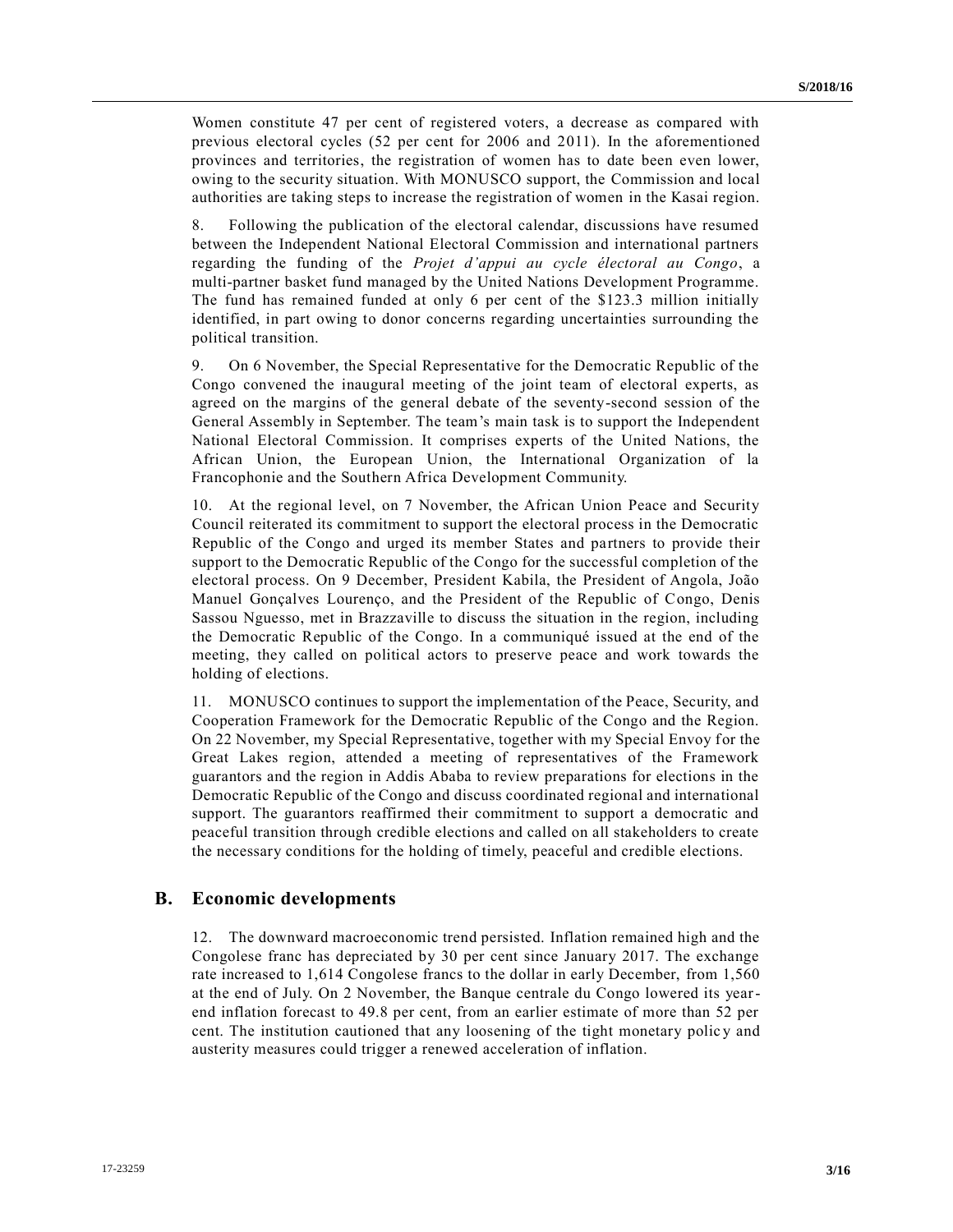## **C. Security situation**

13. During the reporting period, the security situation continued to deteriorate across various areas of the eastern region of the Democratic Republic of the Congo, while some measure of stability was noted in most of the western part of the country despite persistent tensions in the Kasai region.

14. In the East, the reporting period was tragically marked by the deadliest ever attack by an armed group against United Nations peacekeepers in the Democratic Republic of the Congo, on 7 December, in Semuliki, North Kivu, which resulted in the killing of 15 peacekeepers from Tanzania. Forty-four peacekeepers were also injured during the attack, attributed to the Allied Democratic Forces (ADF). After a lull in their activities, ADF has resumed their attacks in the area, including against civilians. On 22 December, the spokesperson of the Ministry of Defence and Veterans' Affairs of Uganda issued a communiqué indicating that, on that day, the Ugandan People's Defence Force (UPDF), following consultations with Congolese authorities, had conducted a "surgical attack" on ADF camps in Beni territory. UPDF reportedly conducted the strike on the ADF camps from Ugandan territory in the border area. On 27 December, the spokesperson of the Ministry of Defence and Veterans' Affairs of Uganda issued a statement, indicating that the 22 December strikes of UPDF had successfully targeted eight ADF camps, resulting in the deaths of some 100 ADF elements and several wounded. In addition, the trend of attacks by armed groups against the Congolese security forces has persisted, leading to more deadly clashes, particularly in the two Kivu provinces. This has taken place against the backdrop of an emergence of coalitions of Mai-Mai groups opposed to the Government. In North Kivu, the most important Mai-Mai platforms are the Mouvement national pour le renouveau, composed mainly of ethnic Nande-affiliated Mai-Mai groups, and the *Collectif des mouvements pour le changement* (CMC), comprising Hutu-affiliated Nyatura groups. In South Kivu, the Coalition nationale du peuple pour la souveraineté du Congo, led by Mai-Mai Yakutumba has so far rallied 11 armed groups. The coalition is also present in Tanganyika and Maniema provinces. Attacks by armed groups against the civilian population have persisted, as have clashes between armed groups. Inter-community tensions have also persisted in certain areas.

### **Eastern Democratic Republic of the Congo**

15. In North Kivu, attacks by armed groups against security forces continued. On 3 October, in Kipese, Lubero territory, three soldiers of the Armed Forces of the Democratic Republic of the Congo (FARDC) were killed during an exchange of fire with Mai-Mai combatants. On 4 October, the FARDC killed 10 Mai-Mai Mazembe in Kanyambi and Kitsambiro. On 6 October, a group of Mai-Mai attacked a FARDC position at Kawasewe, 35 km east of Butembo. One FARDC soldier was killed and three were wounded. On 11 October, a coalition of the Forces démocratiques de libération du Rwanda/Forces combattantes abacunguzi (FDLR-FOCA) and Nyatura attacked Bwiza, Rutshuru territory, killing three officers of the Congolese National Police and five civilians.

16. In a worrisome development, suspected members of ADF resumed their attacks against civilians and FARDC. On 7 October, suspected ADF killed 25 civilians on the road between Mbau and Kamango. The suspected ADF also launched a series of attacks against FARDC positions in and around the so-called ADF triangle area. On 26 and 27 October and 3 November, alleged ADF attacked FARDC positions north east of Beni town. As a result of these attacks, in early November, FARDC deployed around 1,000 additional troops to the area.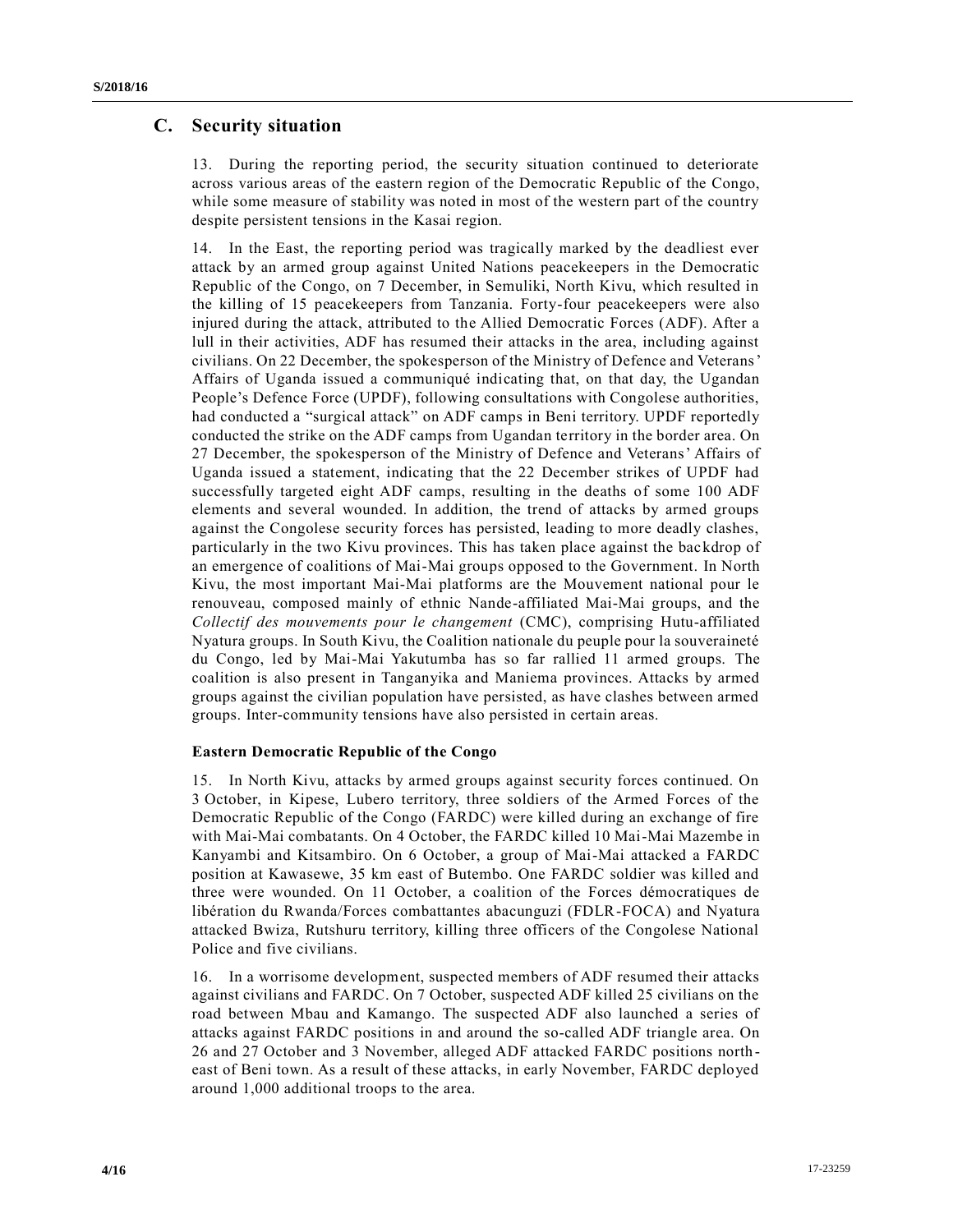17. On 6 October, a Mai-Mai group attacked a MONUSCO base in Mulo, Lubero territory. Two peacekeepers were wounded, three assailants were killed and one was injured. On 9 October, suspected ADF elements attacked a MONUSCO base in Mamudioma. A total of 2 peacekeepers from Tanzania were killed and 18 injured, one of whom died later from his injuries. On 7 December, in the most vicious attacks against United Nations peacekeepers in recent memory, suspected ADF elements killed 15 United Nations peacekeepers from Tanzania and injured 44 at their base in Semuliki, 40 km east of Beni, in North Kivu.

18. Also in North Kivu, in particular in Masisi and in Rutshuru territories, inter-ethnic tensions persisted. In Masisi, on 2 October, Nyatura clashed with members of the Alliance des patriotes pour un Congo libre et souverain in Rubaya and took control of the village, displacing the local population. MONUSCO deployed to protect civilians and five Nyatura were captured by FARDC. In Rutshuru, on 16 October, growing tensions between Hutu and Nande resulted in 32 houses being set on fire in Bambo village. MONUSCO deployed and relocated 28 Nande residents as a precautionary measure.

19. In South Kivu, following their failed attempt to take over the city of Uvira at the end of September, thanks to the actions of MONUSCO and FARDC, members of Mai-Mai Yakutumba have remained active in the interior of the province, especially around the mining areas, and along the borders with Tanganyika and Maniema provinces. In late November, the group repeatedly clashed with FARDC soldiers, including on 26 November in Tujenge, 109 km south-west of Uvira. Two FARDC soldiers were killed. Clashes have also taken place between FARDC and a coalition of Mai-Mai groups in Makola, Maï-Ndombe and Kahungwe, all three villages located between 120 km and 130 km from Uvira.

20. In Tanganyika, attacks by armed groups have increased. Between 7 October and 14 November, members of Mai-Mai Yakutumba and their allies (Mai-Mai Malaika, Mai-Mai Apa Na Pale and Twa militias) staged nine attacks against civilians in Kalemie, Nyunzu and Kongolo territories, in which 15 FARDC soldiers and 9 civilians were killed; 4 FARDC and 13 civilians were injured.

21. In Haut-Katanga, the Twa-Luba conflict spilled over into Pweto territory, with intensified attacks against the civilian population and security forces. On 7 October, a Bantu militia known as the Tabwa attacked the prison in Pweto town, resulting in the escape of 55 prisoners, while reportedly killing three FARDC soldiers and wounding two others. On 16 October, local militia groups burned down offices of the Congolese National Police and the Agence nationale de renseignements in Fube, south of Moba. On 28 October, suspected Twa militia killed five civilians in Kalembe, west of Pweto. On 30 October, suspected Twa militia attacked a Luba militia in Kasanbala village, north-west of Moba, which resulted in civilians fleeing towards Zambia. On 1 November, Twa militia reportedly attacked civilians in Kansabala and Mwashi villages, north of Pweto. Two civilians were killed.

22. In Ituri Province, the Force de résistance patriotique de l'Ituri (FRPI) remained the main source of insecurity and posed the greatest threat to civilians, accounting for 80 per cent of human rights violations documented in the south of Irumu territory, including mass rape, summary executions and sexual assault. There was a sharp increase of FRPI attacks against the Congolese security forces, in which four FARDC soldiers were killed. FARDC and MONUSCO conducted two coordinated operations against FRPI in the south of Irumu territory in October and November, resulting in the killing of three FRPI elements.

23. In Haut-Uélé and Bas-Uélé provinces, activities of the Lord's Resistance Army (LRA) have decreased as the poaching season in Garamba National Park has ended, although LRA still poses a threat to the civilian population. Mbororo herders'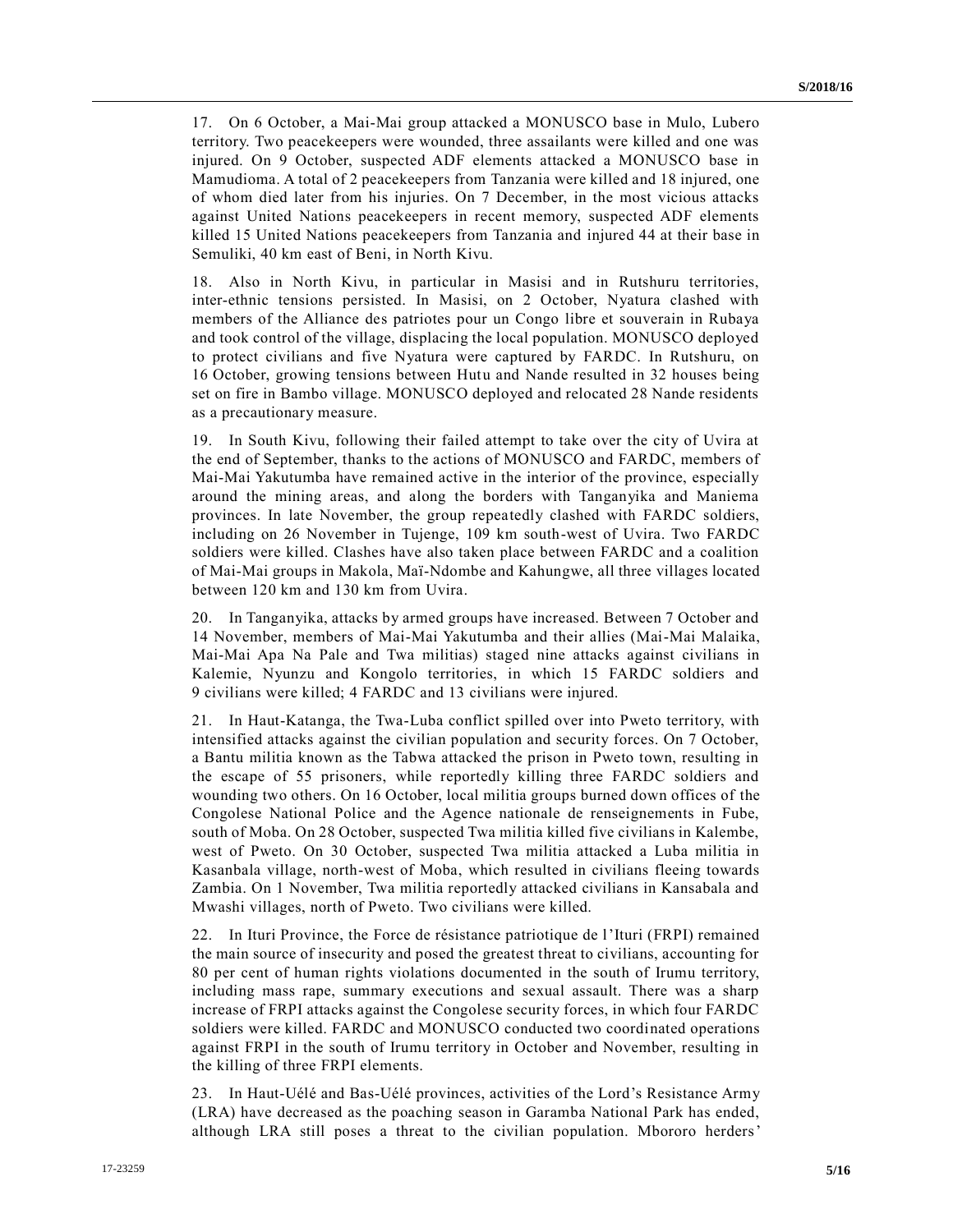activities continued to cause inter-community tensions as the movement of their cattle destroys crops, stoking conflict with local communities. Refugees continued to arrive in the area from both the Central African Republic and South Sudan, amid continued allegations of the infiltration of armed elements from South Sudan.

#### **Western Democratic Republic of the Congo**

24. In the Kasai region, attacks committed by Kamuina Nsapu militia have decreased, leading FARDC to halt major military operations. However, human rights violations and abuses continue to be recorded. During the reporting period, several cases of rape involving FARDC elements in the Kasai provinces were documented. On 26 October 2017, in Tshikapa, Kamonia territory, Kasai province, four women were raped by four FARDC soldiers. On 10 November 2017, three women were raped by two men in FARDC uniforms in Kakumba, also in Kamonia territory. On 30 November, MONUSCO received reports of mass killings in Kamonia territory, Kasai Province. MONUSCO investigation teams deployed to the area and verified that FARDC soldiers had shot at a crowd at the market in Kabeya Lumbu on 30 November, killing at least 13 persons, including 5 women. Eight other persons were injured by gunshots, including four women. Two of the injured later died. Across Kasai Province, Kamonia remains the main area of insecurity with a residual presence of Kamuina Nsapu militia and Bana Mura armed groups. The persistence of these community-based armed groups is compounding the divisions between Luba on one side and the Chokwe and Pende communities on the other. This is also hampering the return of internally displaced persons. Likewise, the persisting tensions among communities are slowing the pace of voter registration in Kasai Central and in Kasai.

25. In Kasai Central, most of the security incidents during the reporting period were attributed to security forces, including allegations of extrajudicial killings and sexual violence. On 13 November, in Kazumba territory, Kasai Central, an intoxicated FARDC soldier shot at a crowd, killing a man and injuring two other people. He was reportedly arrested.

#### **Humanitarian situation**

26. The humanitarian situation in the Democratic Republic of the Congo continued to deteriorate. As at early December, 4.1 million people were internally displaced, including 866,000 women and 2.44 million children. Over 622,000 Congolese nationals have sought refuge in neighbouring countries, including 100,000 this year. The country hosts more than half a million refugees from neighbouring Burundi, the Central African Republic, Rwanda and South Sudan. Some 7.7 million people face severe food insecurity  $-$  a 30 per cent increase on the same time last year. An estimated 13.1 million people, including 6.8 million women and girls and 7.9 million children, will need protection and humanitarian assistance in 2018, an increase of 50 per cent as compared with 2017. In response, humanitarian partners are rapidly scaling up their efforts, with a focus on the Kasai, Tanganyika and South Kivu crises. On 20 October, the Emergency Relief Coordinator declared that the situation in these areas has reached its highest level of emergency, also known as level 3. Such a declaration is made when the aid system needs to scale up and respond to large -scale needs.

#### **Human rights situation**

27. MONUSCO documented 2,049 human rights violations from September to November, a significant increase as compared with the 1,329 documented from June to August. More than 70 per cent of these human rights violations occurred in conflictaffected provinces. While State agents were responsible for 1,293 violations, armed groups perpetrated 756. The increase in extrajudicial and arbitrary killings remains of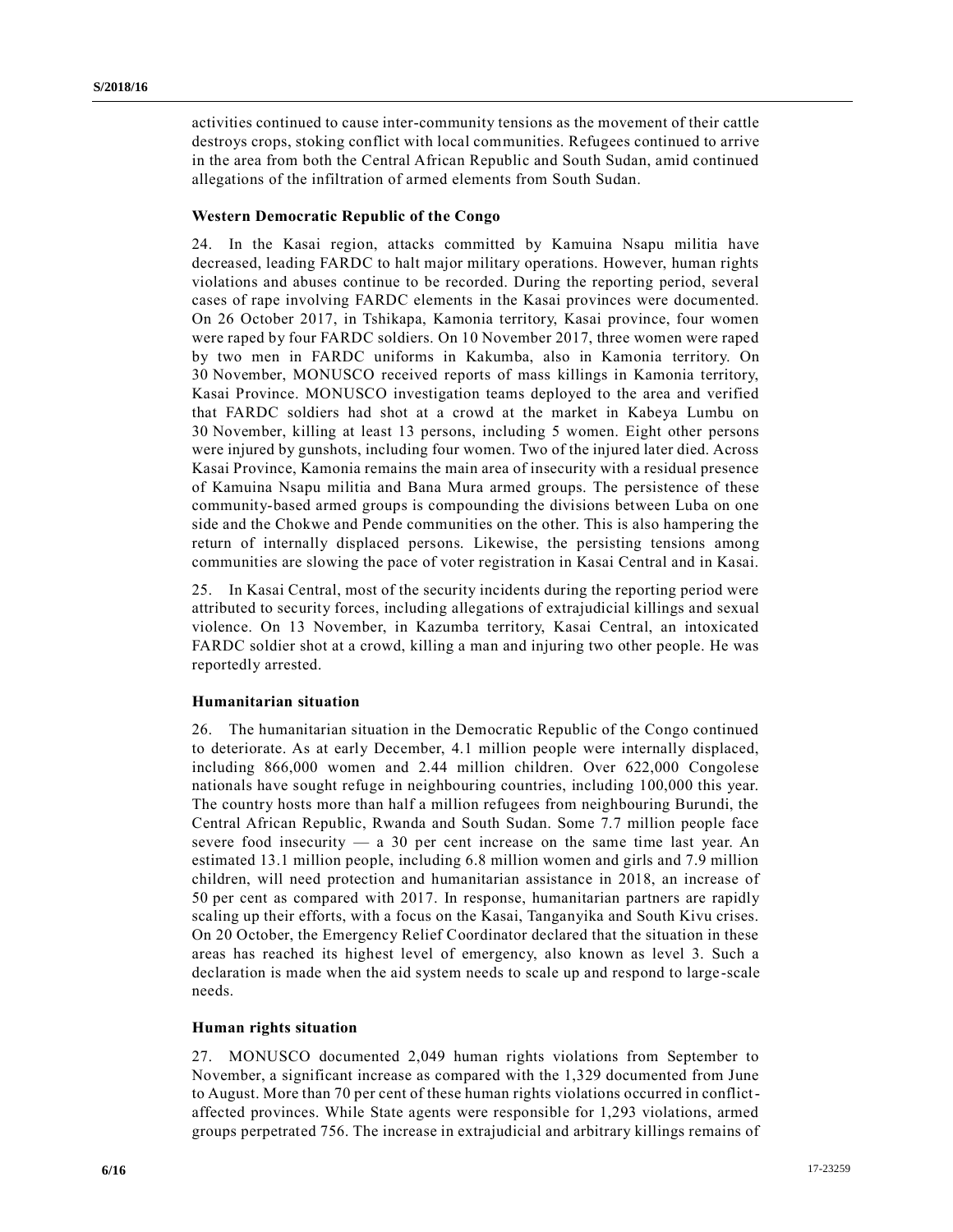great concern. Of 710 victims recorded throughout the country, 284, including 47 women and 12 children, were killed by armed groups, and 426, including 38 women and 33 children, by State agents.

28. The trend of restrictions on the political space continued, with 482 violations linked to fundamental freedoms and political rights documented, almost double compared with 247 such violations in the previous reporting period. Almost all were committed by State agents (477, including 272 by the Congolese National Police and 91 by FARDC). Over 98 per cent of the perpetrators of these violations enjoyed impunity. Journalists, political opponents and civil society activists were the main targets of such violations.

29. A general ban on public demonstration by opposition parties and pro-opposition civil society actors continues to be enforced throughout the country. On 15 November, in the context of protests called by civil society groups and opposition parties, a strong deployment of FARDC and the Congolese National Police prevented public gatherings. Incidents occurred in Kinshasa, Goma, Kasindi (Beni territory, North Kivu), Matadi (Kongo Central), Kisangani (Tshopo), Kindu (Maniema) and Kananga (Kasai Central), with defence and security forces injuring at least 3 persons and arresting 77 others, including at least one woman and two children. Most of those arrested were later released, while seven remained in detention. On 18 November, Congolese National Police agents disrupted the inauguration of an opposition political party, Ensemble des volontaires pour le redressement de la République démocratique du Congo (ENVOL)/Alternance pour la République, in Kenge, Kwango Province. The National Civil Police clashed with supporters of the party. One party member was injured and four were arrested.

30. No significant progress has been achieved with regard to accountability of the defence and security forces for abuses and use of excessive force against protestors during previous demonstrations. A year after the 19 December 2016 protests, during which 40 people were killed, none of the alleged perpetrators has been brought to justice. On 4 October, in Kimpese (Kongo Central), two senior police officers were convicted for the murder of members of the Bundu Dia Kongo/Bundu Dia Mayala movement, in connection with their responsibility in the repression of a protest held in February 2017.

31. MONUSCO continued to support the Congolese authorities' efforts to address serious human rights violations and fight impunity. Following the Mission's advocacy efforts, in collaboration with the Team of Experts on the Rule of Law and Sexual Violence in Conflict, progress was made on some of the 38 priority cases jointly identified with military justice authorities. In Kavumu, South Kivu Province, 18 persons, including a provincial deputy, were tried for crimes against humanity for the abduction and rape of 38 girls. On 13 December, the Court handed down life sentences to 12 of the accused. The court awarded reparations to victims. MONUSCO and its partners assisted the Congolese military justice authorities in developing a prosecutorial strategy for the trial, together with a protection plan for victims and witnesses, and provided security and logistical support for the mobile court hearings.

32. Following this assistance by MONUSCO, the military justice authorities in the Kasai region began addressing cases involving alleged FARDC perpetrators, rather than focusing exclusively on armed groups. MONUSCO-supported joint investigation missions with the military justice resulted in the indictment of 13 FARDC soldiers, including a lieutenant-colonel and a major, in Kipese, North Kivu Province, who allegedly perpetrated conflict-related sexual violence against more than 300 victims. The investigation is ongoing and the military prosecutor in Beni plans to try the suspects at the military court in Beni. In September, the Operational Military Court in Beni issued its first judicial decision in relation to child recruitment.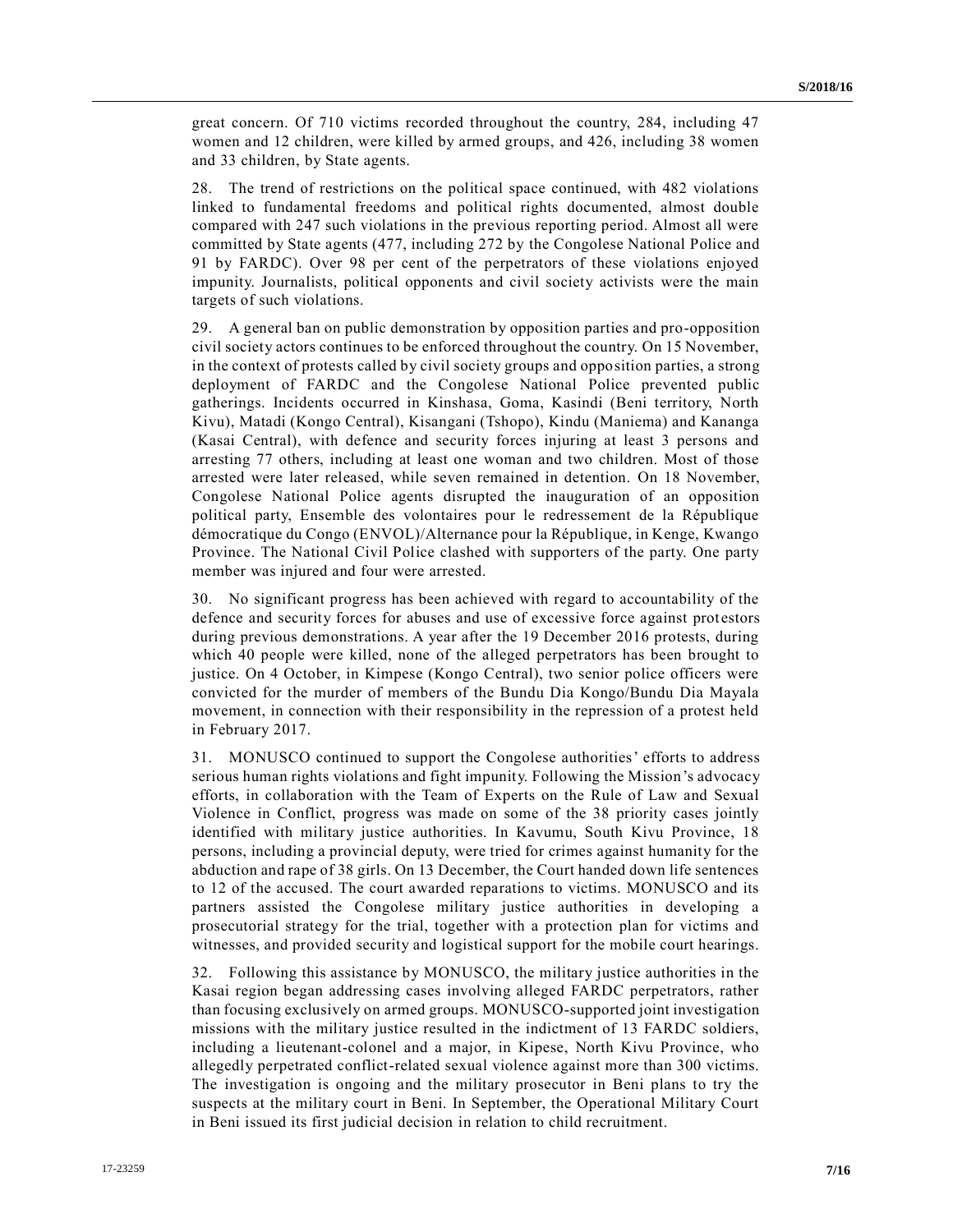33. The number of applications from MONUSCO and the United Nations country team to perform risk assessments in accordance with the Human Rights Due Diligence Policy increased during the reporting period, partly as a conseq uence of country team support for Government security forces now also requiring clearance under the Policy. United Nations police set up an internal human rights due diligence policy task force to enhance observance of the Policy, particularly as regards the implementation of mitigating measures.

#### **Sexual violence**

34. Between September and November, the Mission documented 254 victims of conflict-related sexual violence, including 149 women and 66 children. Armed groups were responsible for 75 per cent of such incidents, while State agents were responsible for 25 per cent. The main perpetrators include FARDC and Bana Mura militia in the Kasai region (18 per cent of the victims) and FARDC. Sexual violence survivors still encounter limitations in holistic service provision.

#### **Child protection**

35. Through the monitoring and reporting mechanism on children and armed conflict, MONUSCO verified 929 grave violations against children throughout the reporting period, a 34 per cent increase as compared with the previous reporting period. At least 650 children, including 177 girls, escaped or were separated from armed groups. The increasing number of surrenders by Kamuina Nsapu militia allowed the separation of several children. However, there are more than 1,700 allegations of child recruitment that have still to be verified. The main armed groups involved in the recruitment of children were the Kamuina Nsapu (339), Mai-Mai Mazembe (69), Mai-Mai Yakutumba (30) and Nduma défense du Congo-Renové (NDC-R) (24).

36. MONUSCO also documented the killing of 40 children and the maiming of 57, solely in the provinces of North Kivu, South Kivu, Ituri, Kasai Central and Kasai, with more than half of these incidents (56 per cent) perpetrated by State agents. The abduction of 78 children, mostly by Mai-Mai Mazembe and ADF, and 24 attacks against schools, mostly by FARDC, Mai-Mai Mazembe and NDC-R were also verified.

## **III. Deployment of the Mission and implementation of its mandate**

### **A. Support for the implementation of the Comprehensive and Inclusive Political Agreement of 31 December 2016**

37. My Special Representative continued his good offices in support of the implementation of the agreement of 31 December 2016, at the national level and in key provinces, with a particular focus on promoting the implementation of the confidence-building measures envisaged in the agreement and the creation of a political environment conducive to the holding of peaceful and credible elections. In this context, he met with leaders of the opposition platform known as the Groupe des sept partis politiques, the Governor of Haut-Katanga and the Governor of Tanganyika.

38. On 9 November, my Special Representative, jointly with my Special Envoy for the Great Lakes region, Said Djinnit, met with the Chair of the African Union Commission, Moussa Faki, and the Commissioner for Peace and Security of the African Union, Smail Chergui to discuss the coordination of those organizations'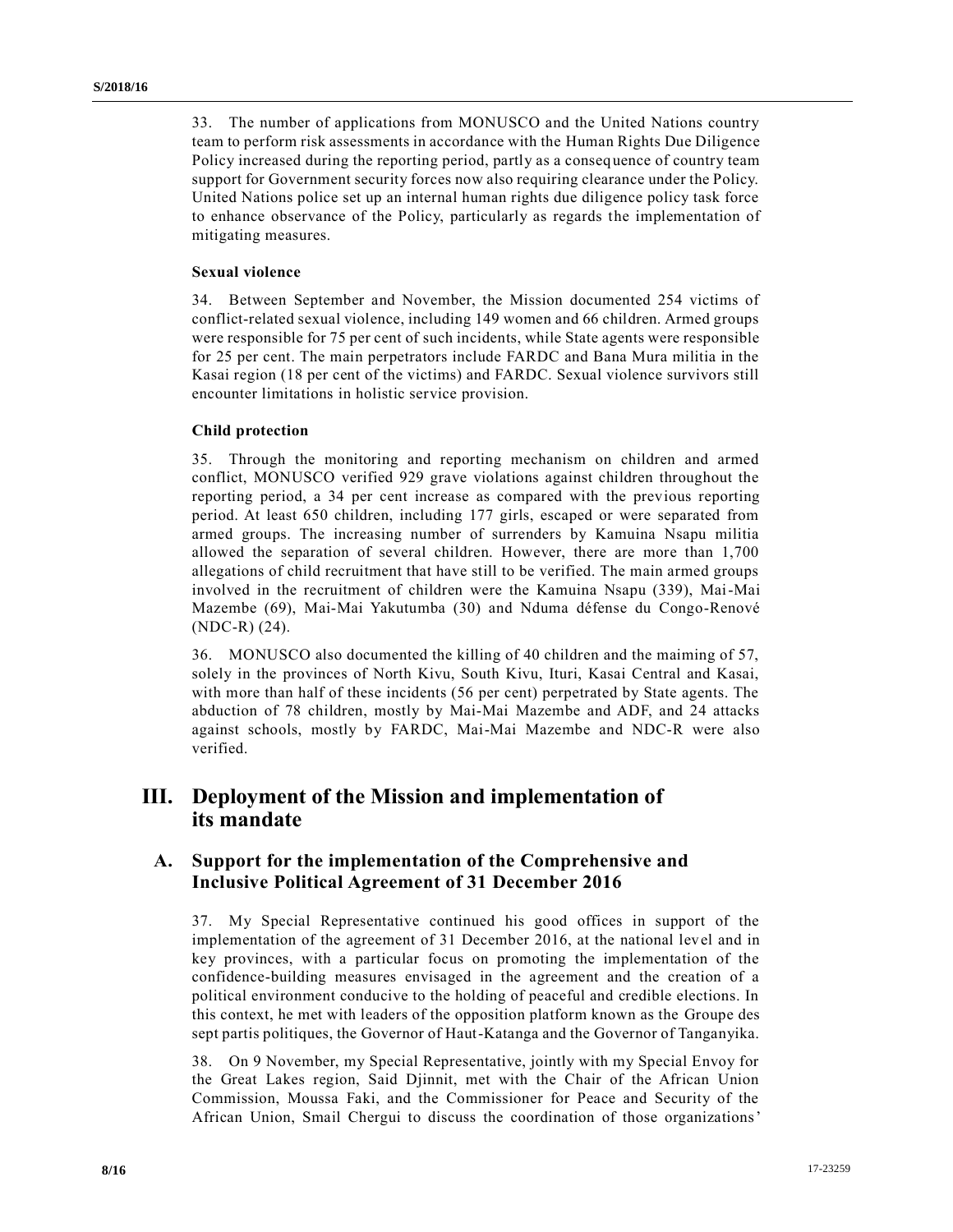support for the electoral process in the Democratic Republic of the Congo. On 13 and 14 November, in Gaborone, my Special Representative held consultations with the Executive Secretary of the Southern African Development Community (SADC) and exchanged respectively with the incoming Chair of SADC, the President of Namibia, Hage Geingob, and the Special Envoy of SADC to the Democratic Republic of the Congo.

39. On 14 November, a day before the demonstrations planned by civil society groups and the opposition, my Special Representative issued a statement urging the Congolese authorities to protect the fundamental freedoms enshrined in the Constitution, including the freedom of assembly and peaceful demonstration, while also reiterating the need for protestors to refrain from violence.

### **B. Comprehensive approach to protection of civilians**

40. The MONUSCO Community Alert Network transmitted an average of 570 early warning alerts per month, which constitutes a 17 per cent increase over the previous reporting period. Of the 486 alerts reported in North Kivu, South Kivu and Tanganyika, the Government and/or MONUSCO responded to 74 per cent. Most of the alerts to which there had been no response were in areas with limited State authority or which were difficult to access.

41. MONUSCO has now concentrated two battalions of its Intervention Brigade battalions in Sake and Munigi, North Kivu, for projection throughout the country as required. The Mission has also finalized the realignment of its sectors, resulting in the establishment of four sectors covering the entire country, thus allowing for greater flexibility for redeployment of troops.

42. MONUSCO continued actions to neutralize armed groups as well as protect civilians. Overall, MONUSCO conducted 29 military operations, including temporary standing combat deployments and coordinated operations with FARDC against FDLR, ADF and FRPI, to neutralize armed groups and deter violence against the civilian population. MONUSCO also supported explosive ordnance disposal operations, through the Mine Action Service, to ensure that areas were safe for the local population, including by responding to all requests for explosive hazard management support during the reporting period.

43. In response to the massacre of 25 civilians on 7 October by suspected ADF, MONUSCO supported air access to the remote area where the incident had taken place for a joint assessment team composed of MONUSCO, local authorities, including the military prosecutor, and medical specialists to document the killings. MONUSCO also continued coordinated military operations with FARDC against ADF in the area, with support from attack helicopters and unmanned aerial vehicles, to push ADF back from the positions they had taken from FARDC, within the context of the broader protection plan developed by the Mission to address the re-emerging ADF threat to the civilian population. To overcome the difficult conditions its peacekeepers face in the ADF area of operations, including poor road access, especially during the rainy season, MONUSCO has been rehabilitating a strategic road to enable improved access for military operations, access to civilian populations in need of protection and the delivery of humanitarian assistance.

44. Since the attack against its peacekeepers on 7 December, the Mission has reinforced its presence at the Semuliki base with a composite task force comprising one South African platoon, two Malawian platoons and a Tanzanian special forces platoon (121 soldiers). The neighbouring Kamango base, deemed to be at potential risk, has been similarly reinforced. A section of Force engineers has been deployed in Semuliki to commence close support field engineering tasks. Additional attack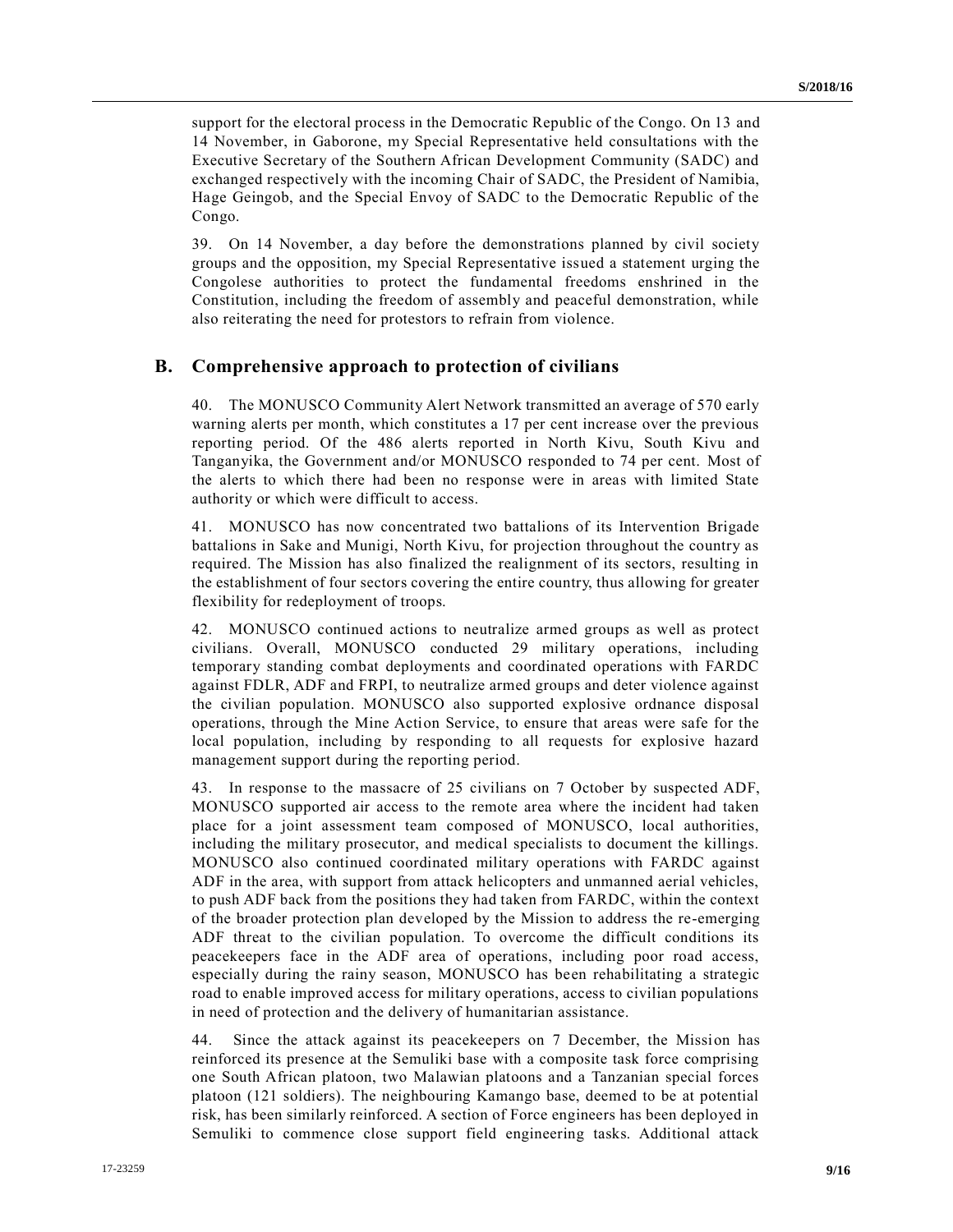helicopter and utility helicopter assets have been positioned at Mavivi to undertake close support missions as required.

45. In South Kivu, the successful defence of Uvira by MONUSCO, alongside FARDC, from an attack by Mai-Mai Yakutumba in late September was critical for the protection of civilians and an important demonstration of the determination of MONUSCO to act to protect civilians. MONUSCO established blocking positions at the entry points to the town, succeeded in repelling an attack on the city's prison and provided support from attack helicopters, which managed to destroy the boat fleet of Mai-Mai Yakutumba. MONUSCO also communicated directly with Yakutumba, the group's leader, to dissuade him from attacking the town and made it clear that MONUSCO would act to protect civilians. Since then, MONUSCO has enhanced its engagement and liaison with local actors and communities with regard to threats to civilians in the Uvira and Fizi territories, where attacks on State institutions by Mai Mai Yakutumba remain of concern. MONUSCO is also monitoring Yakutumba 's expansion into mining areas in Maniema Province, which could provide an important source of funding to the armed group, and is addressing this risk with the authorities and mining companies.

46. Following recent base closures in North Kivu, MONUSCO is implementing mitigating measures and enhancing community-based mechanisms to improve the protective environment and early warning in these areas. This engagement includes building the capacity in communities to integrate gender perspectives into mechanisms to protect civilians, increase the involvement of women in local protection committees and alert networks and, going forward, better take account of women's security needs and capabilities. MONUSCO has strengthened community engagement through joint capacity-building sessions with the Ministry of Interior of the province in all four locations where the Mission used to have bases. Rapidly deployable battalion troops established a presence in several locations in these areas to assess the security situation after the closure of the bases and to respond to protection needs. Joint actions by the Mission's civilian and military components are a tangible expression of the comprehensive approach to the protection of civilians and a step towards the implementation of the protection through projection concept.

47. During the reporting period, MONUSCO continued to support local conflict resolution mechanisms, particularly in Tanganyika Province, by establishing two additional intercommunal peace forums in Kalemie and Moba territories to promote peaceful coexistence and prevent and mitigate violence between the Bantu and Twa communities. In North Kivu, MONUSCO supported mediation efforts between the Nande and Hutu communities in Kanyabayonga and Mirangi. These efforts, supported by the Mission and led by provincial authorities, civil society and communities, contributed to a reduction in tensions. In South Kivu, following the fighting in early November among soldiers in relation to the arrest in Bukavu of Abbas Kayonga, a former rebel leader and a prominent member of the Banyamulenge community, who had integrated FARDC as a colonel, MONUSCO has continued to engage with local authorities and communities to reduce the risk of an escalation of tensions.

48. In response to the increase in attacks against prisons resulting in mass escapes of prisoners who, in some cases, have subsequently joined armed groups, MONUSCO is providing support to 14 high-risk prisons housing prisoners who, if freed, would pose a serious threat to local populations. These prisons are located in Kinshasa, North Kivu, South Kivu, Ituri, Kasai Central, Kasai Oriental, Haut-Katanga, Tanganyika, Mongala and Kongo Central provinces. Action plans for each prison are being developed, which includes targeted advocacy with authorities to address overcrowding. Advocacy in relation to the Goma prison has already resulted in the transfer of 153 prisoners to prisons in Kinshasa and Equateur Province, as well as the transfer of 486 military prisoners to the former Goma prison, which has now been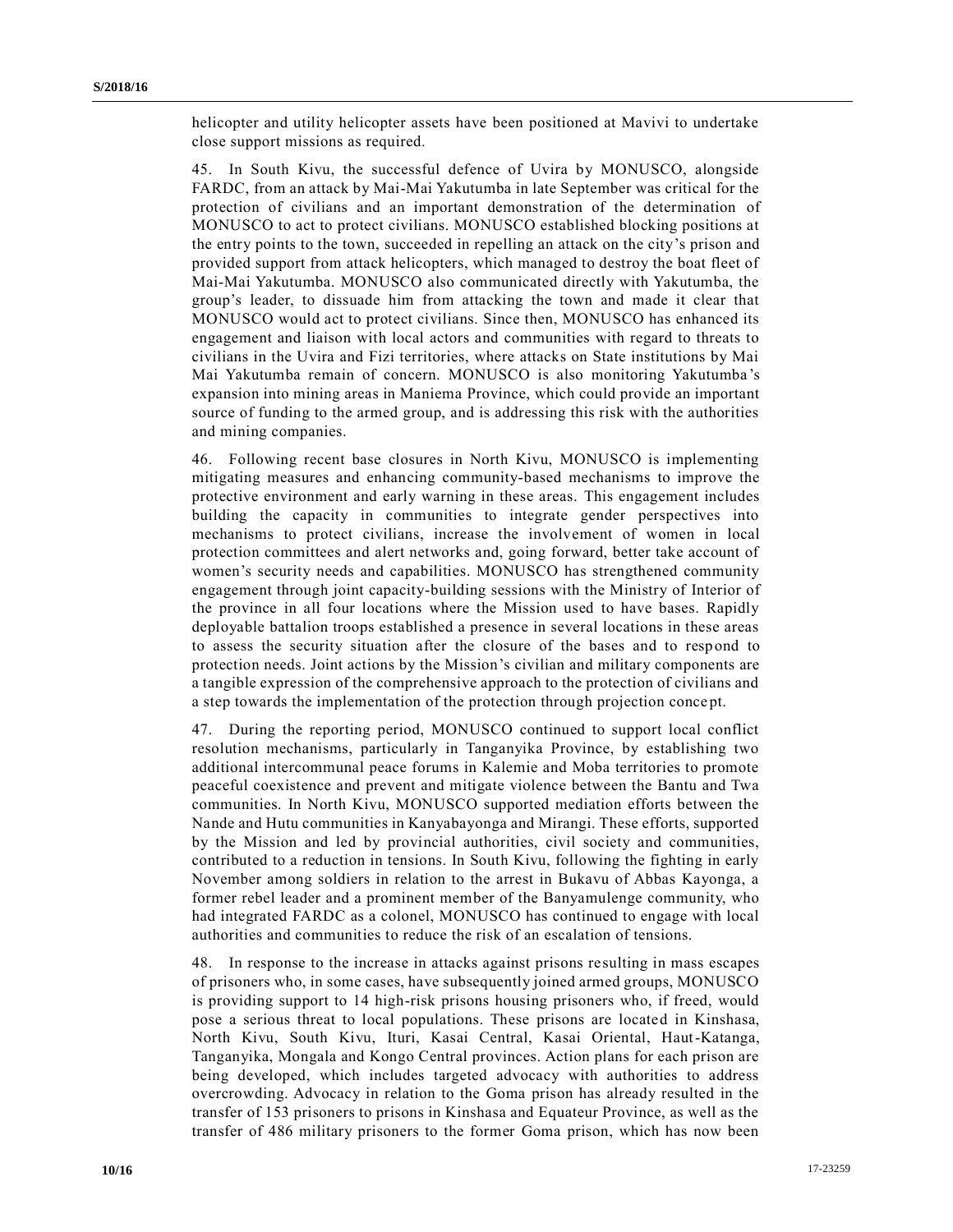rehabilitated. MONUSCO also successfully repelled attacks against the prisons in Uvira, South Kivu and Butembo, North Kivu.

49. MONUSCO has continued to enhance its preparedness to address political and electoral-related violence, including in urban centres. MONUSCO reviewed and, where necessary, revised its contingency plans in the electoral context in all field offices and Kinshasa. The Mission also reinforced the capacities of 384 civil society members in Kinshasa, Goma and Lubumbashi, supporting 21 civil society c ampaigns in promotion of a peaceful electoral process.

#### **Disarmament, demobilization repatriation, resettlement and reintegration**

50. During the reporting period, MONUSCO registered 263 surrenders from armed groups, accompanied by 176 dependants. Of these, 81 foreign ex-combatants and 154 dependants were repatriated to Rwanda within the framework of the disarmament, demobilization, repatriation, reintegration and resettlement programme for foreign armed groups. A total of 86 Congolese combatants entered phase III of the national disarmament, demobilization and reintegration programme. The Mission received and transferred 76 Congolese and two foreign children associated with armed groups to partner organizations.

51. MONUSCO continued to provide logistical support to the Government-run third national disarmament, demobilization and reintegration programme ex-combatant reintegration camps of Kamina and Kitona. MONUSCO also continued to support 293 former combatants (including one female) and 1073 dependants (8 men, 242 women, 419 boys and 404 girls) of the Forces démocratiques de libération du Rwanda (FDLR) accommodated in the camps of Kanyabayonga and Walungu, as well as the Government-managed camp in Kisangani.

52. During the reporting period, 219 members of the Sudan People's Liberation Movement/Army (in Opposition) (SPLM/A-in Opposition) have departed MONUSCO camps for various destinations, including Ethiopia, Kenya, Sudan, South Sudan and the United States of America. The Mission continues to work on finding options for the relocation of the 408 SPLM/A-in Opposition remaining under MONUSCO care. The Mine Action Service ensured the destruction and disposal of weapons and ammunition surrendered by these former combatants.

53. MONUSCO is expanding community violence reduction programmes across eastern parts of the Democratic Republic of the Congo with 21 reinsertion projects targeting former combatants, 12 projects targeting marginalized youth and prevention of recruitment into armed groups and 4 projects promoting community cohesion through temporary training and employment, as well as public outreach activities.

#### **Stabilization**

54. MONUSCO supported the launch of two stabilization programmes in South Kivu Province during the reporting period, as part of the International Security and Stabilization Support Strategy. In total, five such programmes are now operational in the eastern region of the Democratic Republic of the Congo, all financed through the Stabilization Coherence Fund, with a budget amounting to \$21 million, 15 per cent of which is dedicated to gender mainstreaming.

55. MONUSCO also supported the establishment of a stabilization committee in south Irumu territory, Ituri Province. The committee is composed of local and national political actors, community leaders, civil society and women's organizations. Its objective is to help reduce the threat posed by FRPI, a local armed group, and resolve long-standing conflicts between local communities.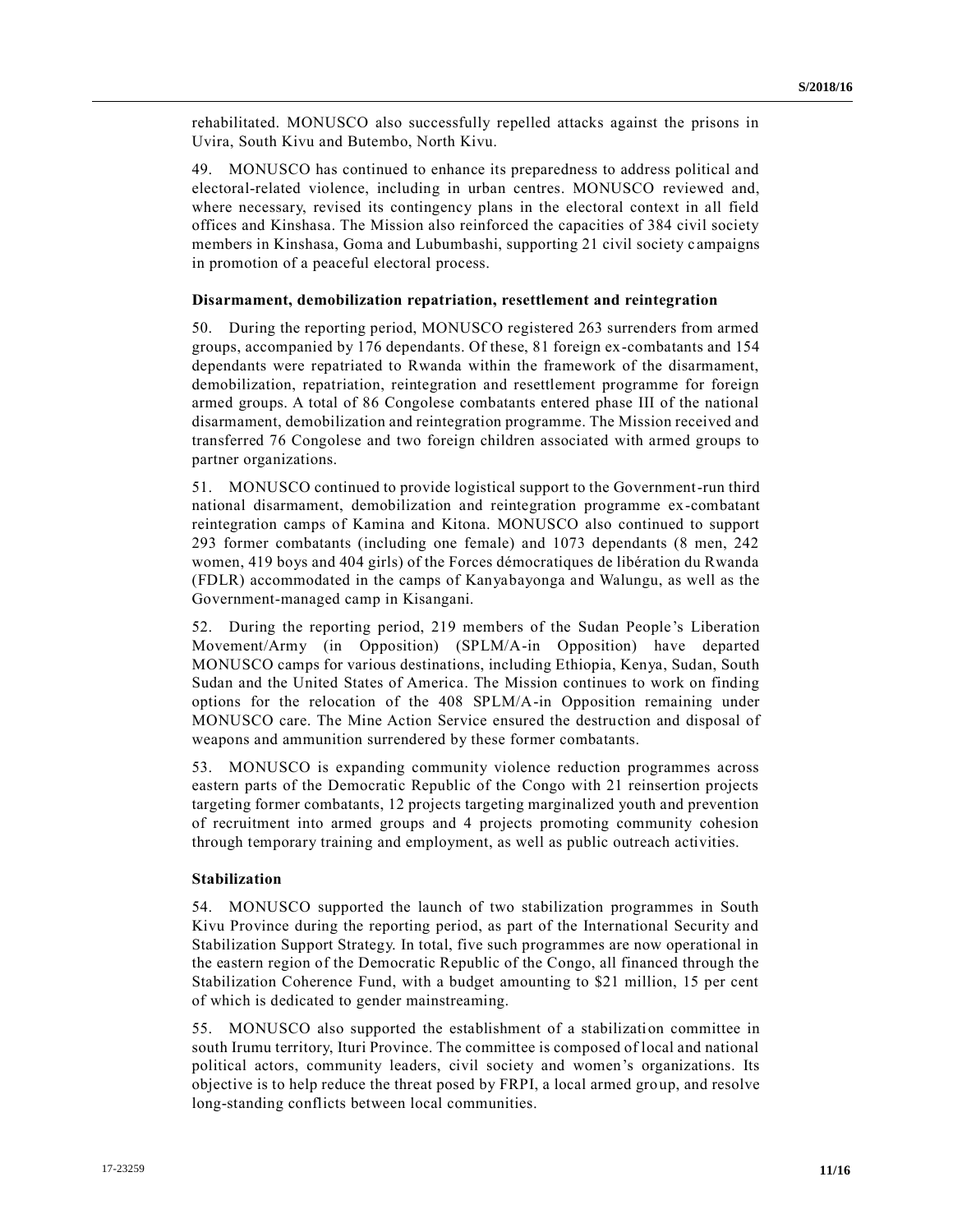## **C. Assessment of the performance of uniformed Mission personnel in protecting civilians**

56. During the reporting period, the Mission continued to monitor and evaluate on a regular basis the performance of the force, with a view to identifying areas requiring improvement. MONUSCO will continue to work closely with troop-contributing countries on this issue and will continue to update the Security Council on the matter.

57. A majority of the formed police units were found to be operationally ready and appropriately trained and overall performed well. The most recent monthly evaluation showed that some units continue to operate with unserviceable or expired equipment. The Mission is actively following up with police-contributing countries to address the issue.

## **D. Assessment of the Mission's gender responsiveness**

58. During the reporting period, MONUSCO introduced the use of gender markers to assess the Mission's responsiveness to the needs of the female populations across its mandate priorities, in line with delivery on the women and peace and security mandate. The first data show that 78 per cent of MONUSCO sections and offices have developed gender-based analysis and 65 per cent have redirected their activities to benefit more and more women and girls.

59. Responding to the system-wide strategy on gender parity launched in September by the Secretary-General, the Special Representative, Maman Sidikou has issued a gender parity directive for MONUSCO, with a plan to bridge the parity gap and increase the proportion of women among international staff from, currently, 28 per cent to 34 per cent at the end of the cycle.

## **E. Serious misconduct, including sexual exploitation and abuse**

60. MONUSCO continued to implement a robust victim centred strategy in enforcing the United Nations zero-tolerance policy for sexual exploitation and abuse. Three allegations of sexual exploitation and abuse were recorded during the reporting period. Two of these allegations involved minors. In total, 18 allegations were reported from January to early December 2017.

61. Community-based complaint networks have remained pivotal in the Mission's response in the areas of prevention, enforcement and remedial action. These networks, established in areas where the Mission has a significant presence, comprise 500 members, of whom 65 per cent are women. In coordination with service providers including the United Nations Children's Fund and the United Nations Population Fund, the Mission has also strengthened the victims' assistance protocol to ensure that all victims are supported within 24 to 72 hours of receipt of an allegation of sexual exploitation and abuse.

# **IV. Safety and security of United Nations personnel**

62. During the reporting period, 155 security- and safety-related incidents affecting United Nations staff, uniformed components, assets and operations, as well as international non-governmental organizations have been reported, as compared with 75 such incidents documented during the previous reporting period. These include 83 crime-related incidents; 12 cases linked to civil unrest, 45 hazard-related cases and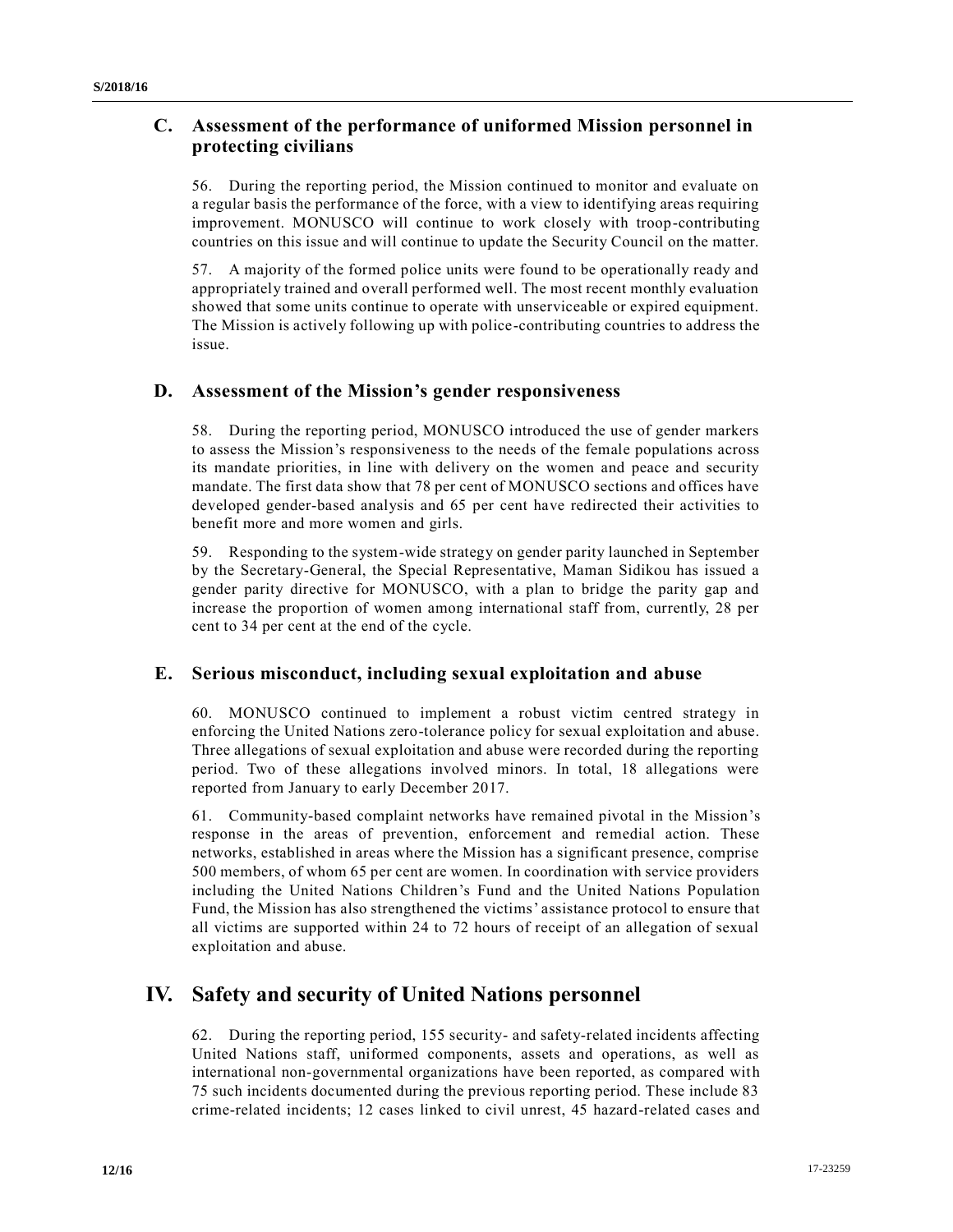15 incidents documented in connection with armed conflict. The Mine Action Service delivered risk education on explosive hazards to 192 United Nations personnel.

## **V. Observations**

63. A year ago, the signing of the landmark Comprehensive and Inclusive Political Agreement on 31 December 2016 gave renewed hope to the people of the Democratic Republic of the Congo. A year later these hopes are yet to be realized. After being postponed once, in late 2016, the presidential and legislative elections that were meant to take place by the end of 2017, in accordance with the agreement of 31 December 2016, have once again been postponed, until 23 December 2018. I regret that the holding of these crucial elections, set to pave the way for the first ever peaceful transfer of power in the history of the country, has been delayed yet again. I nevertheless welcome the publication, on 5 November, of an electoral calendar by the Independent National Electoral Commission. I urge the Commission to abide by its calendar and spare no effort in finalizing the voter register, which has already fallen behind schedule, as soon as possible. The completion of this critical milestone should be promptly followed by the swift implementation of the other steps outlined in the calendar. I reiterate the readiness of MONUSCO and the United Nations system as a whole, in close coordination with the African Union, the European Union, the International Conference on the Great Lakes Region, the International Organization of la Francophonie, the Southern African Development Community and other partners, to continue to support the authorities of the Democratic Republic of the Congo in holding these elections.

64. In the current, politically polarized climate, there is a real risk that plans for the holding of the long-awaited polls could be derailed once again. In the absence of a genuine commitment by all parties concerned to work towards the holding of free, fair and credible elections, each passing day increases this risk. I call on all actors to work together to implement the agreement of 31 December 2016, which remains the only viable path out of the current political impasse. More than ever, the constructive engagement of all key stakeholders is needed to salvage the agreement.

65. I urge the Government of the Democratic Republic of the Congo to do its utmost to steer the political transition towards a successful conclusion. I take note of its stated commitment to do so and of the positive steps it has taken in recent weeks by submitting to the parliament a bill to revise the electoral law and a budget for elections. I welcome the parliament's swift adoption of these laws. Beyond these steps, I encourage the Government to ensure that the Independent National Electoral Commission receives the financial support that it has been promised and to take the lead in devising and implementing a plan for the security of the elections. Once again, I call on the Government to lead the way in the implementation of the confidence building measures envisaged in the agreement of 31 December 2016. I am concerned that no real progress has been achieved in this regard, as 107 political prisoners remain in detention and the harassment of political actors and civil society figures persists. No credible electoral process is possible in a context of harassment and repression. I welcome the decision of the National Council for Monitoring the Agreement and the Electoral Process to seek a solution to this fundamental issue and to contribute to a political climate conducive to credible elections.

66. At the same time, I am concerned by the consistent rejection by key opposition leaders of any engagement with the political process. If the voices that these leaders claim to represent are to be heard, they must be part of the solution. I call on them to regain the spirit of dialogue and compromise that led them to sign the agreement of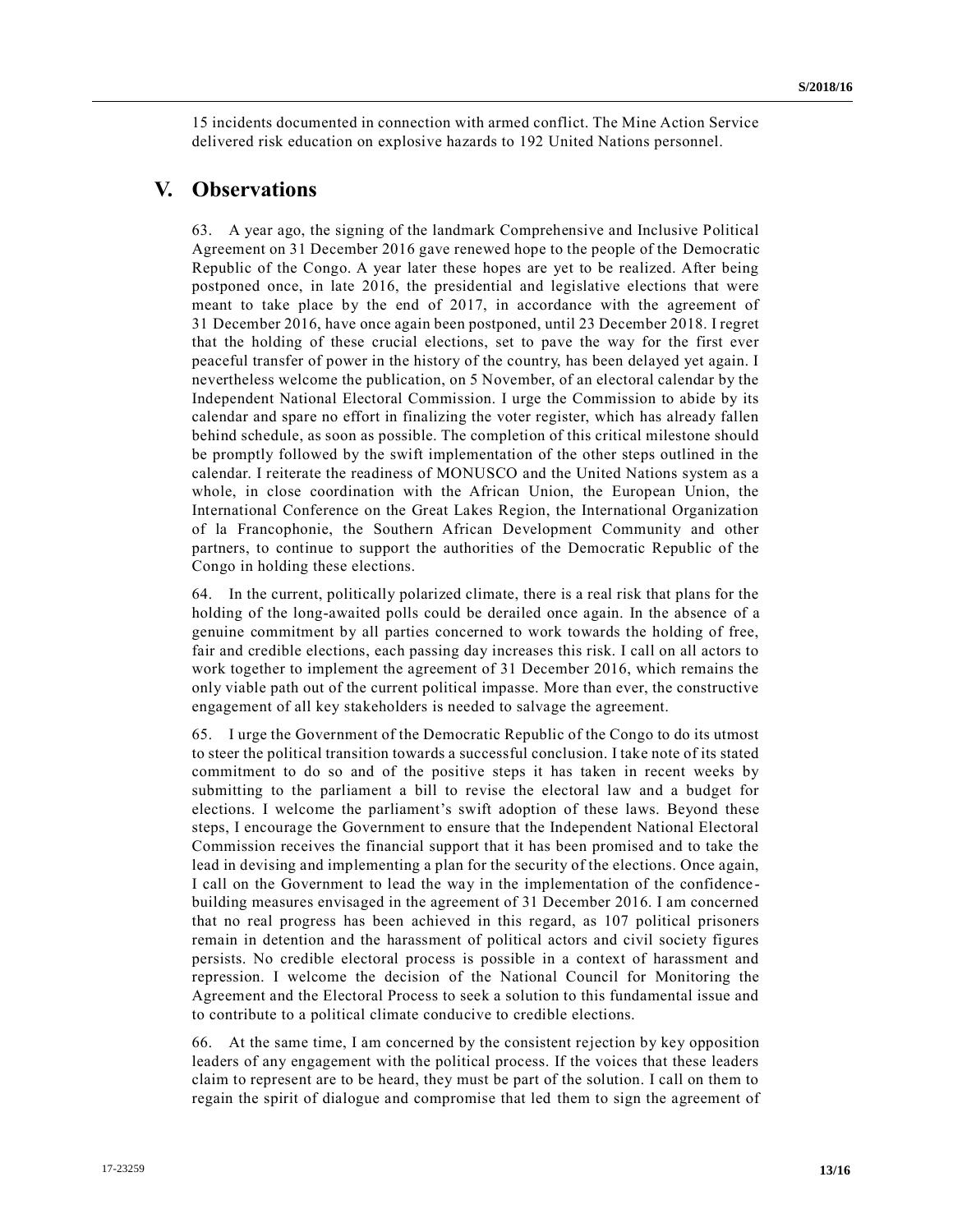31 December 2016. Now is the time to heed the call of their people for peaceful, free, fair and credible elections.

67. I call on the international community to maintain a coordinated approach in support of the full implementation of the agreement of 31 December 2016 to pave the way for elections. Regional partners and bilateral actors all have a vital contribution to make at this crucial juncture for the Democratic Republic of the Congo. I take note of the consensus among international partners to support the electoral calendar. The coordinated support of the international community will be even more crucial in the coming months.

68. The precarious security situation prevailing in some parts of the eastern provinces of the Democratic Republic of the Congo remains a source of deep concern. Against the backdrop of a deeply divided political landscape, armed groups in the eastern region of the Democratic Republic of the Congo have grown bolder. Attacks against security forces persist as armed groups form coalitions. This worrying trend must be addressed, principally through political means. I condemn the renewed attacks of the ADF armed group in North Kivu, including the killing of 25 civilians in November, the first since January 2017.

69. I reiterate my strong condemnation of the attacks against MONUSCO peacekeepers by armed groups, particularly ADF, which led to the killing of one peacekeeper in September, three peacekeepers in October and 15 in December, all from Tanzania. I renew my condolences to the Government and people of Tanzania for their loss. These attacks against peacekeepers are unacceptable. Heinous as they are, they will not deter the determination of the United Nations to continue assisting the people of the Democratic Republic of the Congo. I call on the authorities of the Democratic Republic of the Congo to open investigations and bring the perpetrators to justice. In the meantime, I have decided to launch a special investigation to determine, with the participation of the Tanzanian authorities, the circumstances surrounding this attack and identify concrete measures required to prevent the recurrence of such incidents and ensure that the MONUSCO Force is optimally configured, equipped and trained to address the continued threat posed by ADF and other armed groups.

70. The safety of United Nations peacekeepers and other United Nations personnel is fundamental to the very concept of the United Nations. Following this dramatic incident, I have asked the Department of Peacekeeping Operations and the Department of Field Support to urgently develop an action plan to enhance the safety and security of our peacekeepers in the implementation of their mandate.

71. I am deeply concerned that human rights violations and abuses continue to increase. The number of human rights violations perpetrated by State security forces is constantly rising. Over a year after a series of deadly clashes between protesters and security forces in relation to the holding of elections, none of the alleged perpetrators has been brought to justice. I urge the authorities to ensure accountability and bring all perpetrators to justice regardless of their affiliation or rank within the security forces. On a positive note, I welcome the end of the trial on 13 December for the rape of 38 girls which resulted in the sentencing of 12 of the accused to life sentences. This step against impunity is encouraging and must be followed by others.

72. I remain deeply distressed by the deteriorating humanitarian situation, which is expected to worsen further in coming months. I call on the Government to do its utmost to ensure a safe and secure environment for the population and I urge the donor community to extend its assistance to those in need.

73. I would like to thank my Special Representative for the Democratic Republic of the Congo, Maman Sidikou, who completes his assignment in January 2018. I am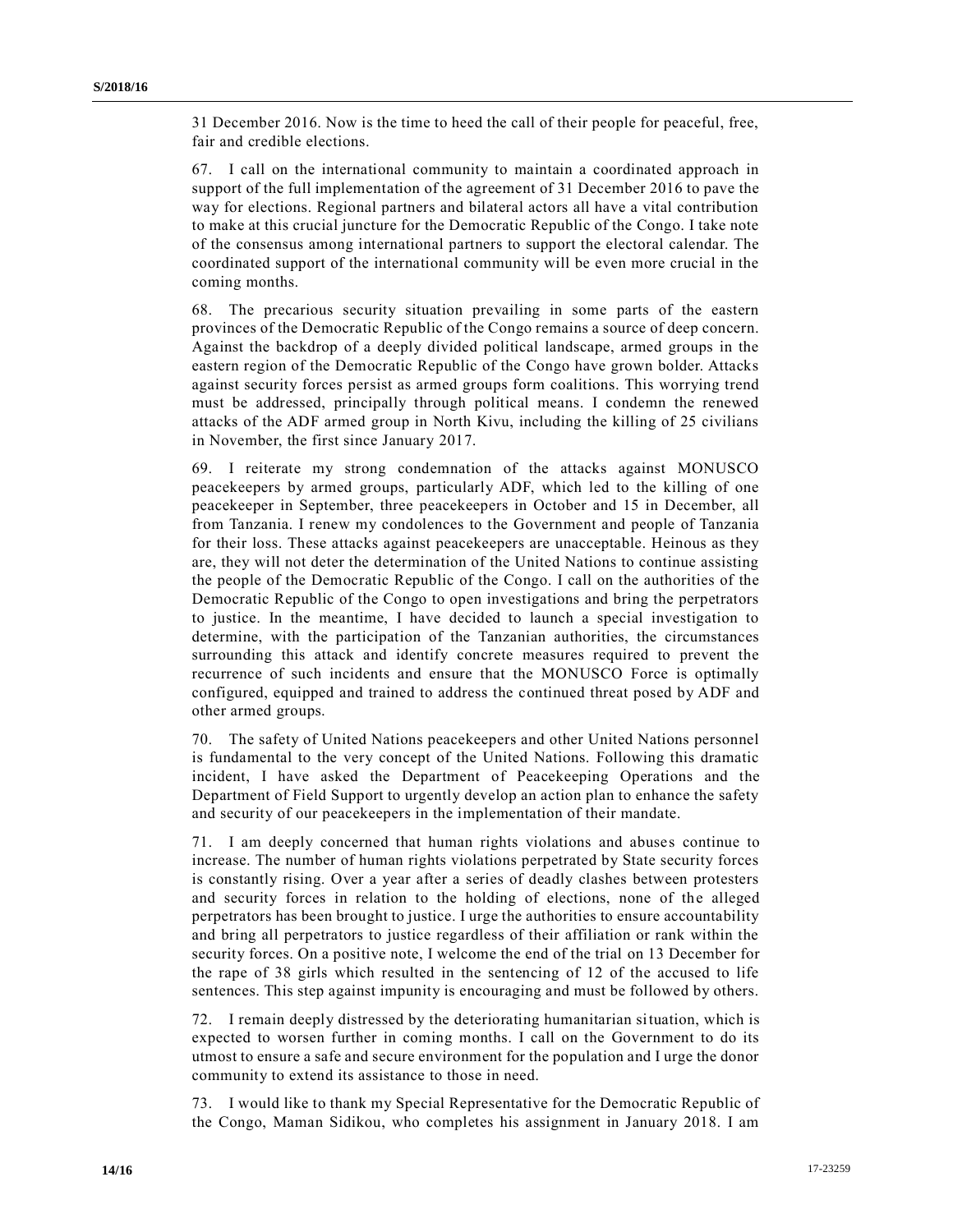grateful for his leadership and dedication during his tenure. I would also like to thank all the personnel of MONUSCO and the United Nations country team for their tireless efforts under very challenging circumstances. In particular, I wish to highlight the bravery and determination of MONUSCO military and civilian personnel. I pay particular homage to the Tanzanian contingent, which has lost 18 of its soldiers in North Kivu Province since September. My deep appreciation also goes to the countries contributing troops and police to MONUSCO, to donor countries and to the regional and multilateral organizations and non-governmental organizations that have continued to provide invaluable support to the Democratic Republic of the Congo.